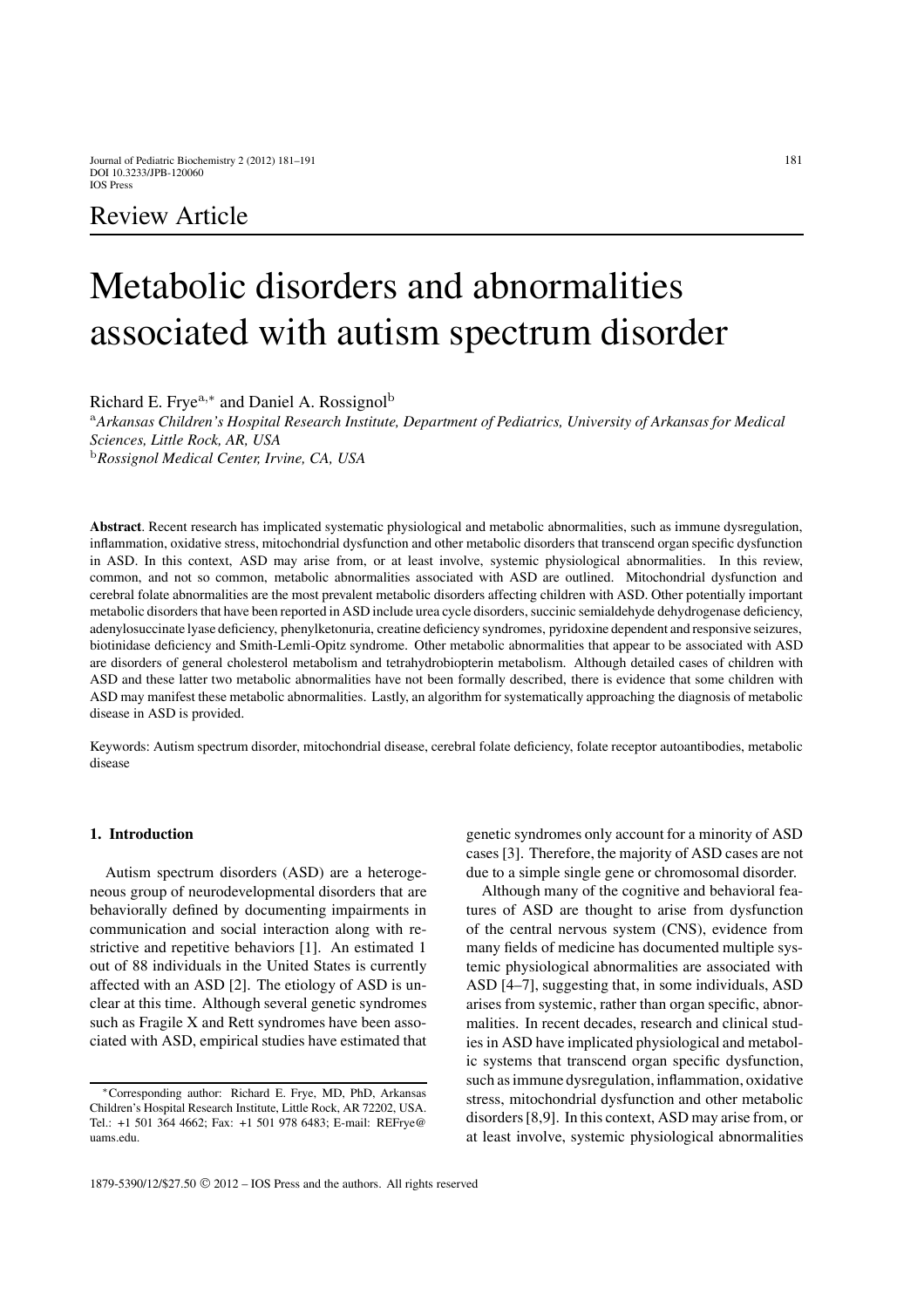#### 182 *R.E. Frye and D.A. Rossignol / Metabolic disorders in autism*

| ivictabolic diseases associated with autism speculum disorder |                                                                                                                                                                                                                                                                                                                                                                                                                                    |                                                                                                                                     |  |  |  |  |
|---------------------------------------------------------------|------------------------------------------------------------------------------------------------------------------------------------------------------------------------------------------------------------------------------------------------------------------------------------------------------------------------------------------------------------------------------------------------------------------------------------|-------------------------------------------------------------------------------------------------------------------------------------|--|--|--|--|
| Disorder                                                      | Clinical features                                                                                                                                                                                                                                                                                                                                                                                                                  | Diagnostic testing                                                                                                                  |  |  |  |  |
| Cerebral folate deficiency                                    | Ataxia, pyramidal signs, acquired microcephaly (not al-<br>ways observed), dyskinesias, visual and hearing loss                                                                                                                                                                                                                                                                                                                    | Folate receptor alpha autoantibody<br>Cerebrospinal fluid 5-methyltetrahydrofolate                                                  |  |  |  |  |
| Mitochondrial disease                                         | Developmental regression; gross motor delay; fatigability;<br>ataxia; gastrointestinal abnormalities                                                                                                                                                                                                                                                                                                                               | Fasting serum lactate, pyruvate, acyl-carnitine,<br>amino acids and urine organic acids                                             |  |  |  |  |
| Urea cycle disorder                                           | Protein intolerance, temperature instability, ataxia, episod-<br>ic somnolence and lethargy, cyclic vomiting, psychosis,<br>intractable seizures                                                                                                                                                                                                                                                                                   | Plasma ammonia and amino acids<br>Urinary orotic acid                                                                               |  |  |  |  |
| Succinic semialdehyde<br>dehydrogenase deficiency             | Global developmental delay, myoclonus, hallucinations,<br>ataxia, choreoathetosis and dystonia                                                                                                                                                                                                                                                                                                                                     | Urine gamma-hydroxybutyric acid                                                                                                     |  |  |  |  |
| Adenylosuccinate lyase<br>deficiency                          | Global developmental delay, microcephaly, distinct facies,<br>growth retardation, mental retardation, cerebellar vermis<br>hypoplasia, brain atrophy, excessive laughter, very happy<br>disposition                                                                                                                                                                                                                                | Urine and/or cerebrospinal fluid<br>succinyladenosine                                                                               |  |  |  |  |
| Phenylketonuria                                               | Global developmental delay, mental retardation, micro-<br>cephaly, spasticity, ataxia, poor growth, poor skin pigmen-<br>tation, aggressive behavior                                                                                                                                                                                                                                                                               | Serum phenylalanine                                                                                                                 |  |  |  |  |
| Creatine metabolism<br>disorder                               | Developmental regression, mental retardation, dyskinesia,<br>family history of x-linked mental retardation                                                                                                                                                                                                                                                                                                                         | Magnetic resonance spectroscopy<br>Urine and serum creatine and guanidinoacetic<br>acid                                             |  |  |  |  |
| Pyridoxine dependent and<br>responsive seizures               | Intractable seizures, mental retardation, breath-holding,<br>aerophagia, self-injurious behavior                                                                                                                                                                                                                                                                                                                                   | Pyridoxine trial<br>Plasma and cerebrospinal fluid pipecolic acid<br>Urine $\alpha$ -aminoadipic semialdehyde<br>ALDH7A1 sequencing |  |  |  |  |
| Biotin deficiency                                             | Seizures, developmental delays, skin rash, seborrheic der-<br>matitis, alopecia, feeding difficulties, vomiting, diarrhea                                                                                                                                                                                                                                                                                                          | Urine Organic Acids<br>Ammonia<br><b>Enzyme Activity</b>                                                                            |  |  |  |  |
| Smith-Lemli-Opitz                                             | Low birth weight, failure to thrive, poor feeding, eczema,<br>seizures, hydrocephalus, frontal lobe hypoplasia, periven-<br>tricular gray matter heterotopias, congenital abnormali-<br>ties including micrognathia, bitemporal narrowing, low-<br>set ears, posteriorly rotated ears, anteverted nares, broad,<br>flat nasal bridge, heart defects, pyloric stenosis, genital,<br>renal, hip, thumb, finger and toe abnormalities | Cholesterol<br>7-dehydrocholesterol<br>$\Delta$ -7-dehydrocholesterol reductase sequencing                                          |  |  |  |  |
| Low cholesterol                                               | General ASD phenotype                                                                                                                                                                                                                                                                                                                                                                                                              | Serum Cholesterol                                                                                                                   |  |  |  |  |
| Tetrahydrobiopterin<br>deficiency                             | General ASD phenotype                                                                                                                                                                                                                                                                                                                                                                                                              | Citrulline-to-methionine ratio<br>Cerebrospinal fluid tetrahydrobiopterin<br>concentration                                          |  |  |  |  |

Table 1 Metabolic diseases associated with autism spectrum disorder

rather than purely CNS dysfunction, at least in a subset of individuals with ASD [10]. This new view of ASD is important as it provides a pathway for systematically approaching diagnosis and treatments for individuals with ASD.

This review will examine one aspect of systemic abnormalities that affect children with ASD. We will review the common, and not so common, metabolic abnormalities associated with ASD and outline an algorithm for systematically approaching the diagnosis of metabolic disease in ASD. As an overview, we have provided Table 1 which lists the metabolic diseases associated with ASD, characteristics of these particular diseases, if known, and the diagnostic testing that can be utilized. Below we describe the various metabolic disorders beginning with the most prevalent disorders in ASD. We then discuss potential diagnostic algorithms and treatments.

# **2. Characteristics of specific metabolic disorders**

# *2.1. Cerebral folate deficiency and folate receptor autoantibody*

About a decade ago, Ramaekers et al. [11] described five patients who developed normally until about six months of age at which time they developed pro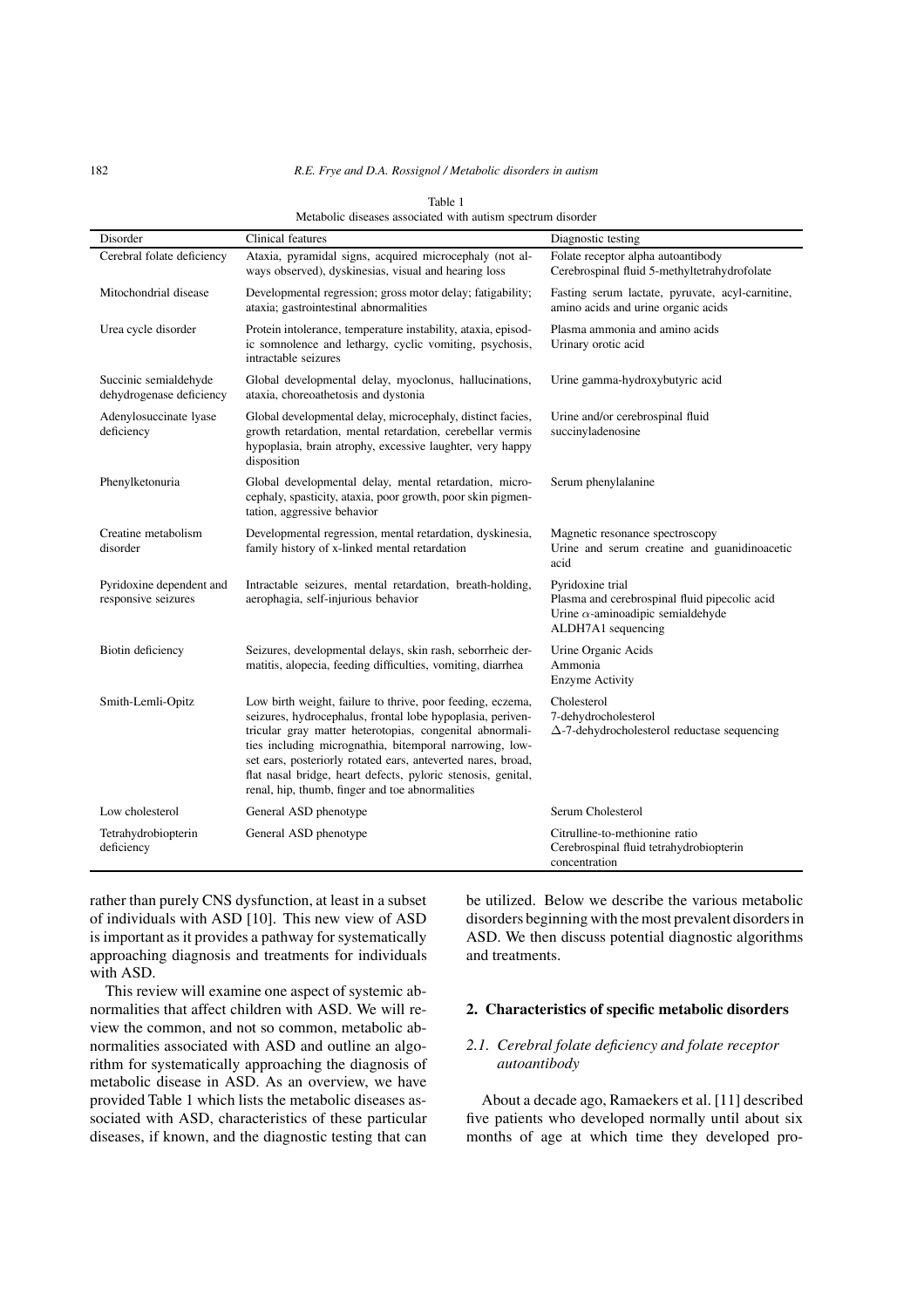gressive neurological symptoms, including irritability, psychomotor retardation, ataxia, dyskinesias, pyramidal signs, visual loss, seizures and acquired microcephaly. The concentration of 5-methyltetrahydrofolate (5MTHF) was found to be normal in the serum and red blood cells but was low in the cerebrospinal fluid (CSF). This new disorder was named cerebral folate deficiency (CFD) to describe the lack of folate specifically in the CNS.

Children with ASD were reported in two of the early case series of children with CFD. In one series, 7 of the 20 children were reported to have ASD [12] while in another series, 5 of the 28 patients were described as having low-functioning ASD with neurological features [13]. Further case reports [14,15] and series [16– 18] have expanded the description of CFD in children with ASD.

The major causes of CFD are through two biological mechanisms: autoantibodies to the folate receptor alpha and mitochondrial disease. In 2005, Ramaekers et al. [13] identified high-affinity blocking autoantibodies against the folate receptor alpha ( $FR\alpha$ ), a receptor that is necessary for the transportation of folate across the blood brain barrier, in the serum of children with CFD. Recently Molloy et al. [19] described a binding  $F R\alpha$  autoantibody which has yet to be associated with any pathological disease. In 2006, CFD was associated with Kearns-Sayre syndrome [20], a mitochondrial disease. Further reports expanded this association to other mitochondrial disorders in both children and adults [21], including complex I deficiency [22], Alpers disease [23] and complex IV over-activity [14].

A recent study reported a high prevalence (75%) of the FR $\alpha$  autoantibodies in non-syndromic children with ASD who did not have prominent neurological manifestations [24]. The concentration of blocking  $FR\alpha$ autoantibody was significantly correlated with the CSF 5MTHF concentrations which, in each case, were below the mean level found in typically developing (TD) children, but was not below the lower limit of normal for TD children. Children with  $FR\alpha$  autoantibodies who were treated with oral leucovorin (folinic acid) in an open-label controlled manner demonstrated significant improvement in ratings of verbal communication, receptive and expressive language, attention and stereotypical behavior. This study suggested that ASD children with borderline low CSF levels of 5MTHF, which are not necessarily below the lower limit of normal, may benefit from treatments that help CFD.

#### *2.2. Mitochondrial disease and dysfunction*

A recent meta-analysis by Rossignol and Frye found that 5% of children with ASD met criteria for classic mitochondrial disease (MD) and that children diagnosed with ASD and MD (ASD/MD) have clinical characteristics distinct from the general ASD population, thereby confirming the existence of an ASD/MD subgroup [25]. This meta-analysis also found that approximately 30% of children in the general ASD population exhibited biomarkers consistent with MD even though the prevalence of classic MD is much lower (i.e., 5%) [25]. Since these biomarker studies did not investigate whether or not the children met criteria for classic MD, it is not known whether this high prevalence of abnormal mitochondrial biomarkers translate to a high rate of MD in ASD. However, a recent study has confirmed that abnormal biomarkers of mitochondrial dysfunction can be confirmed approximately half of the time in children with ASD when repeat testing is performed, and that these repeated elevations in biomarkers values are valid markers for mitochondrial disease in ASD [26]. Furthermore, it appears that these biomarkers may identify different subpopulations of children with mitochondrial disorders [26]. Thus, these findings suggested that the prevalence of abnormal biomarker values of MD remains high in the ASD population [26]. Rather than using standard clinical biomarkers to diagnose MD in children with ASD, a recent study compared electron transport chain (ETC) function in lymphocytes between ASD and TD controls to determine if children with ASD manifested mitochondrial 'dysfunction' [27]. This study found that 80% of the children with ASD clearly demonstrated lower than normal mitochondrial function, or in other words, mitochondrial 'dysfunction.'

The ability to define the proportion of children with ASD/MD as part of the ASD population is complicated by the fact that there are multiple criteria used to define MD. The majority of studies that have looked at the prevalence of ASD/MD in the general ASD population have predominantly used one biomarker of mitochondrial dysfunction, lactic acid, and the modified Walker criterion to define MD [28]. However, there are certain significant limitations to this criterion. Specifically, the modified Walker criteria heavily relies on significant reductions in single ETC complex function and known mitochondrial DNA mutations [28]. However, a review of all of the known published ASD/MD cases demonstrates that only 23% of children with ASD/MD have been found to have a known mitochondrial DNA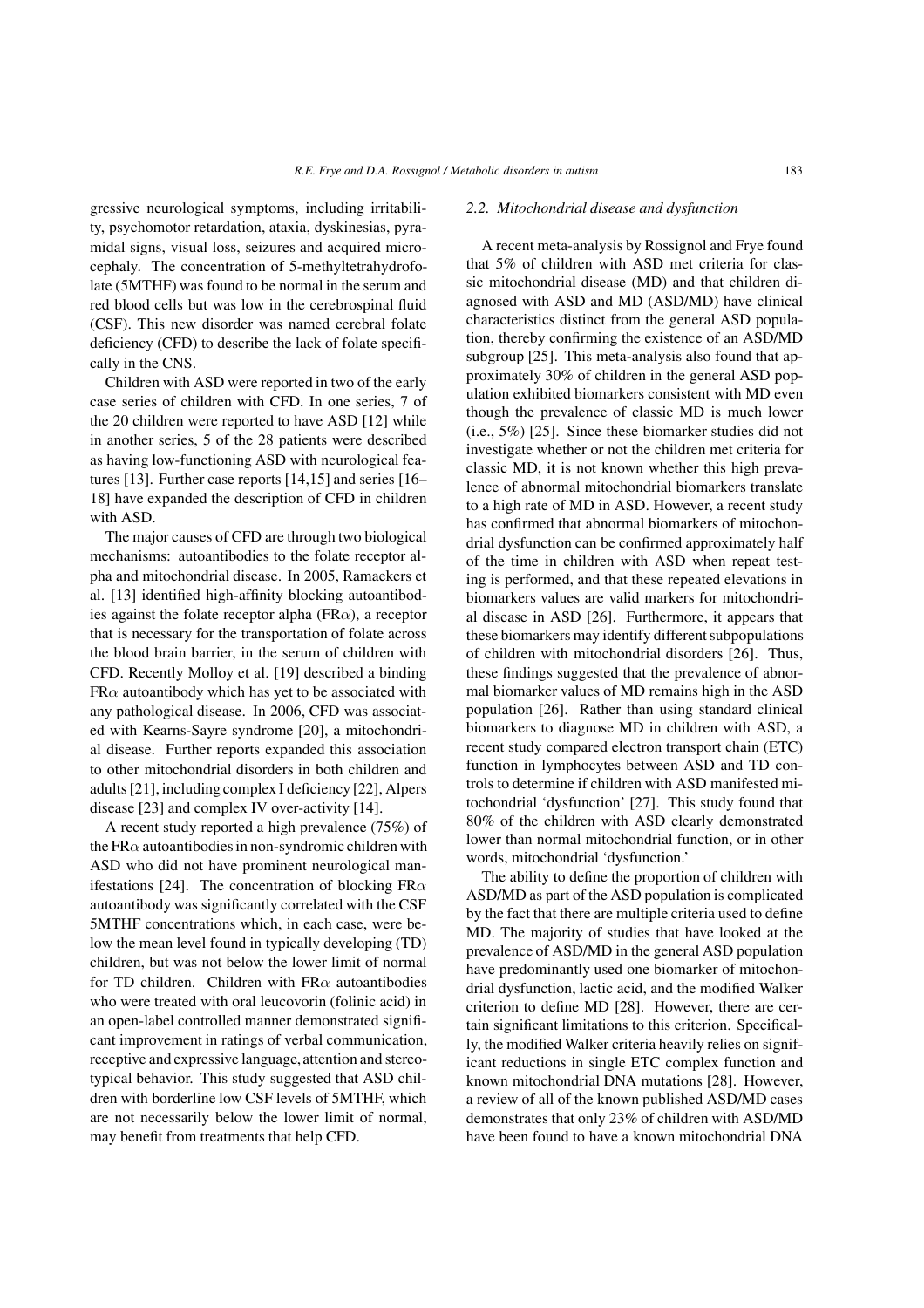mutation and several reports have noted that some children with ASD/MD have complex over-activity rather than deficiencies [14,29]. Clearly, such cases would be missed with the modified Walker criteria. Rather than using the modified Walker criterion, Frye and Rossignol [30] suggesting using the Morava et al. criterion [31], another commonly used criterion that considers a wide variety of findings to diagnose MD, including clinical, metabolic, imaging and morphological findings. This criterion allows the clinician to calculate a MD criteria score that can be used to rate MD disease as: not likely, possible, probable, or definite. Notably, for both the Morava et al. and the modified Walker criteria, an invasive muscle biopsy procedure is required in order to obtain tissue for scoring some of the data to be considered as part of the criterion. Unlike the modified Walker criterion, the Morava et al. criterion [31] provides a guideline for the number of findings required to perform a further workup, including a muscle biopsy, in order to confirm the diagnosis of MD.

#### *2.3. Urea cycle disorders*

Two cases of children with urea cycle disorders have been reported to have ASD. A 4-year-old girl with ASD and multifocal epileptic discharges on EEG was found to have ornithine transcarbamylase deficiency and arginase deficiency [32]. A boy with language regression at 3 years of age with a normal MRI and EEG was diagnosed with ASD and tic disorder at  $4\frac{1}{2}$  years of age. Carbamyl phosphate synthetase deficiency was diagnosed in this child and language and social skills substantially improved after 6 months of treatment [33].

The symptoms of urea cycle disorders can begin at almost any age depending on the type and severity of the specific disorder. Since the urea cycle's primary function is to dispose of nitrogen waste, abnormalities become apparent when proteins are broken down and processed such as after a high-protein meal or during times of illness or physiological stress. This breakdown of protein leads to rises in blood ammonia levels which is the signature sign of urea cycle disorders.

Symptoms can range from decreased appetite to cyclical vomiting to lethargy, or, in severe cases, coma. In some cases, patients may self-select low-protein diets to minimize symptoms. Delusions, hallucinations and psychosis may occur and seizures and pyramidal signs can develop over time. Coma accompanied by seizures and cerebral edema can lead to death. Treatment for urea cycle disorders is primarily focused on reducing ammonia through a low protein diet and ammonia binders. Some urea cycle disorders also respond to supplementation of specific amino acids and various vitamin supplements [34].

# *2.4. Succinic semialdehyde dehydrogenase* (*SSADH*) *deficiency*

First described in 1981, SSADH deficiency is a rare autosomal recessive disorder of gamma aminobutyric acid (GABA) metabolism that results from a defect in the aldehyde dehydrogenase gene (ALDH5A1) located at 6p22 [35]. SSADH is partially responsible for the degradation of GABA. In the absence of SSADH, GABA is degraded by an alternative pathway that uses gamma-hydroxybutyric (GHB) dehydrogenase to form GHB acid. Elevated GHB results in the neurological manifestation of this disorder. Positron emission tomography studies suggest that elevated GABA levels downregulate GABA*<sup>A</sup>* receptors [36].

Age of onset ranges from the neonatal period to early adulthood [37,38], but symptom onset occurs before 12 months of age in the majority of patients [39]. Common presenting symptoms include global developmental delay, hypotonia, hyporeflexia, hallucinations, ASD features, seizures, ataxia, choreoathetosis, dystonia, and myoclonus [39]. Ocular problems, including strabismus, nystagmus, retinitis, disc pallor, and oculomotor apraxia can also occur [40].

# *2.5. Adenylosuccinate lyase deficiency*

Adenylosuccinate lyase (ADSL) catalyzes two steps in purine nucleotide metabolism. ADSL deficiency (ADSLD) is a rare autosomal disorder of de novo purine synthesis that results in the accumulation of succinyl purines in body fluids [41,42]. Patients with ADSLD show a variable combination of mental retardation, epilepsy, ASD and cerebellar vermis hypoplasia [41, 42] and show striking variability even within the same family [43]. Two patients with ADSLD have been described with a unique behavioral phenotype including excessive laughter, a very happy disposition, ASD, and stereotyped movements mimicking Angelman syndrome [44].

# *2.6. Phenylketonuria*

Phenylketonuria (PKU) is an autosomal recessive inborn error of phenylalanine metabolism resulting from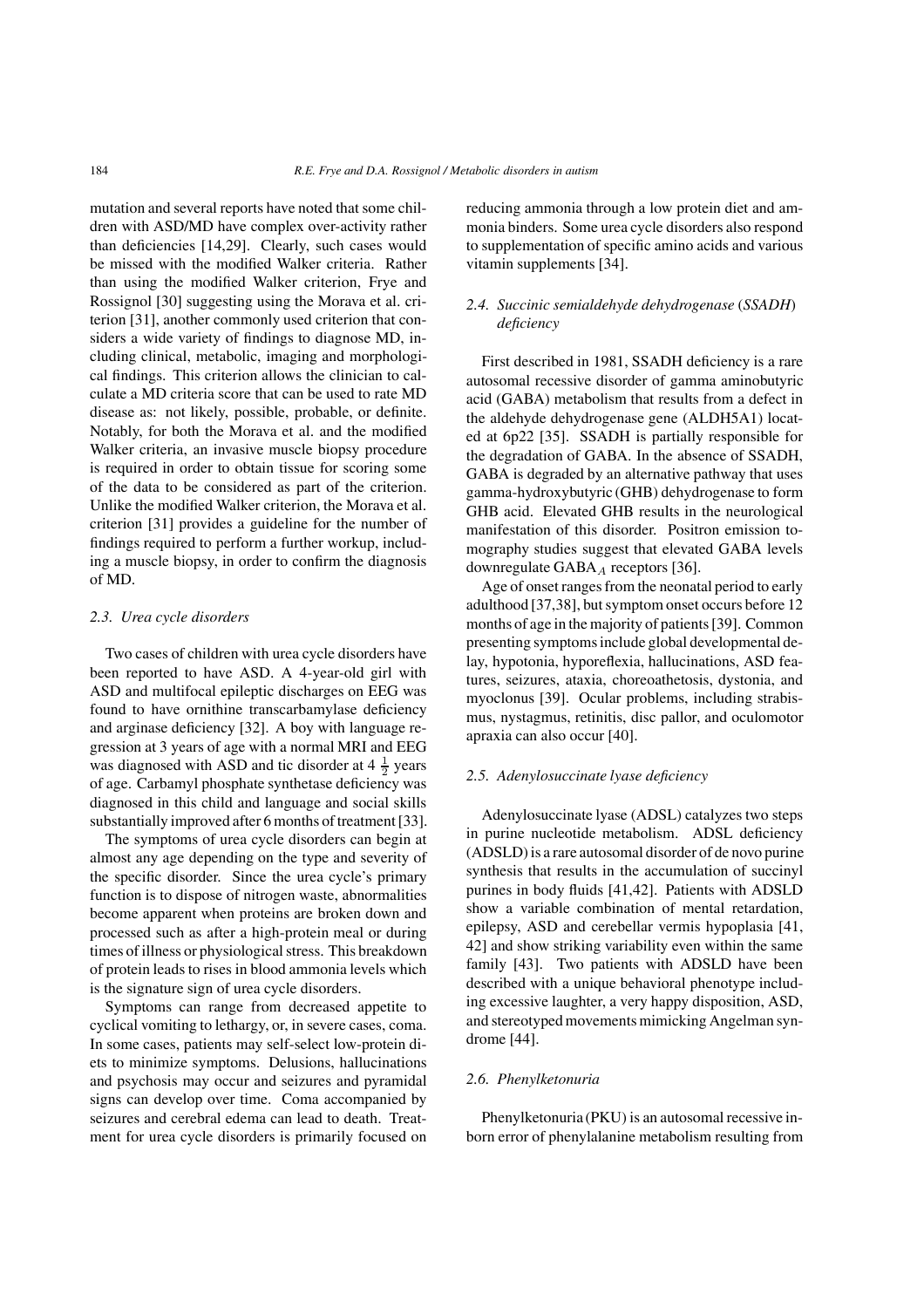deficiency of phenylalanine hydroxylase secondary to a mutation in the gene on chromosome 12q23.2. Newborn screening programs identify children with PKU at birth, allowing implementation of specific dietary intervention. With good adherence to diet, children born with PKU can expect to lead relatively normal lives [45]. Children with PKU that goes untreated or who don't adhere to the diet adequately may demonstrate poor growth, poor skin pigmentation, microcephaly, seizures, spasticity, ataxia, aggressive behavior, hyperactivity, ASD features, global developmental delay and/or severe intellectual impairment. For example, Baieli et al. [46] found that no children with classic PKU identified as neonates met criteria for ASD, whereas 6% of those with late diagnosed classic PKU were identified with ASD. The prevalence of seizures and epilepsy is dependent on metabolic control of PKU [47] and those who start treatment later are more likely to have an abnormal EEG, seizures, and mental retardation [48].

# *2.7. Creatine deficiency syndromes*

Creatine and phosphocreatine play important roles in energy storage and transmission of high-energy phosphates. Creatine is primarily synthesized in the liver and is transported from the bloodstream into most non-liver cells against a large concentration gradient by the sodium/chloride dependent transporter known as CrT1. Three inborn disorders of creatine metabolism, collectively known as the creatine deficiency syndromes, have been described since 1994. Two disorders involve deficiencies in two enzymes responsible for creatine production, arginine: glycine amidinotransferase (AGAT) and S-adenosyl-L-methionine: Nguanidinoacetate methyltransferase (GAMT), while the third disorder involves a deficiency in the creatine transporter. The general presentation of children with these disorders includes developmental delay, regression, ASD features, mental retardation, receptive and expressive language disorders, dyskinesia, and seizures [49]. The severity of symptoms depends on the specific disorder. Creatine transporter deficiency is an X-linked recessive disorder, so a family history of X-linked mental retardation is supportive. Individuals with GAMT deficiency are most severely affected, with almost invariable development of ASD and seizures with severe delays in language and abnormalities on MRI. Individuals with creatine transporter deficiency demonstrate an intermediate phenotype, while children with AGAT deficiency demonstrate the mildest phenotype [49].

#### *2.8. Pyridoxine dependent and responsive seizures*

Pyridoxine and its primary biologically active form, pyridoxal-5-phosphate (P5P), are cofactors for over 60 enzymes. Pyridoxine dependent seizures (PDS) and pyridoxine responsive seizures (PRS) present as intractable seizures in the first months of life and are defined by their clinical response to pyridoxine therapy [50,51]. The majority of PDS appear to result from a deficiency in the enzyme  $\alpha$ -aminoadipic semialdehyde  $(\alpha$ -AASA) dehydrogenase associated with mutations in the ALDH7A1 (antiquitin) gene [52,53]. These mutations result in the production of excess  $\Delta$ <sup>1</sup>–piperideine 6-carboxylate, which complexes with and depletes P5P [52]. P5P depletion reduces glutamic acid decarboxylase activity resulting in a reduction in GABA synthesis [52,54,55]. Although early onset intractable tonic-clonic seizures are the usual presentation, late onset seizures [56–58] and other seizure types [59–61] have been described. It has been suggested that PRS may be a clinical entity distinct from PDS [62]. In children with ASD, several studies have reported significant improvement in behavior and cognition attributable to combined therapy with Mg and pyridoxine [63–66], but others have not been able to document such a response [67,68]. There has been one case report of ASD associated with severe mental retardation, aerophagia, breath holding, self-injury and PDS [69]. According to this report, pyridoxine improved seizures but did not improve ASD features.

#### *2.9. Biotinidase deficiency*

Biotin, also known as vitamin B7, is an essential cofactor for carboxylase enzymes, particular those involved in fatty acid, isoleucine and valine metabolism as well as gluconeogenesis. Biotin is obtained from the diet and produced by intestinal bacteria. Disorders of biotin metabolism are broadly known as multiple carboxylase deficiency, and include two specific disorders, biotinidase deficiency, a metabolic disorder which affects the ability of biotin to be recycled, and holocarboxylase synthetase deficiency, a metabolic disorder which affects the ability of biotin dependent enzyme to utilize biotin. Individuals with biotin metabolism deficiencies typically demonstrate seizures, developmental delays, skin rash, seborrheic dermatitis, alopecia, feeding difficulties, vomiting, diarrhea, brain atrophy, and ataxia. Metabolic abnormalities include organic aciduria, including elevations in beta-hydroxyisovalerate, lactate,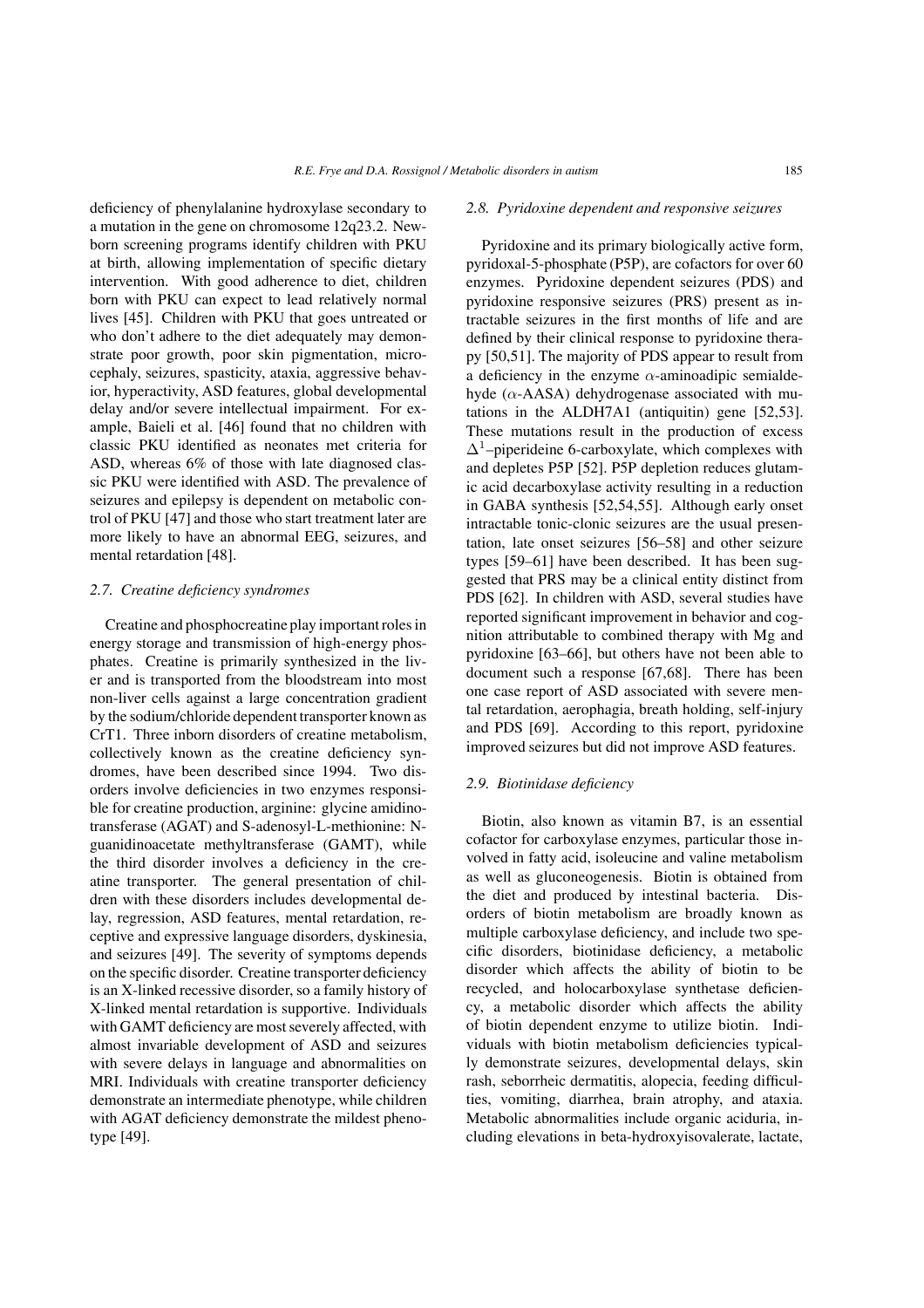beta-methylcrotonylglycine, beta-hydroxypropionate, methylcitrate, and mild hyperammonemia. Biotinadase and holocarboxylase synthetase activity can be measured by many commercial laboratories.

One case of partial biotinidase deficiency has been reported in a 4 year old boy with ASD [70]. Treatment with 10 mg of daily biotin did not result in improvement in this case but early treatment of his younger brother who also manifested partial biotinidase deficiency may have prevented the development of ASD as the brother went on to have typical development.

# *2.10. Smith-Lemli-Opitz Syndrome*

Smith-Lemli-Opitz Syndrome (SLOS) is an autosomal recessive disorder involving mutations of the DHCR7 gene, the gene that encodes for the  $\Delta$ -7dehydrocholesterol reductase enzyme. Defective function of this enzyme causes a reduction in cholesterol synthesis and accumulation of its substrate, 7 dehydrocholesterol. SLOS was the first metabolic disorder linked to congenital abnormalities. Such abnormalities include heart defects, pyloric stenosis, genital, renal, hip, thumb, finger and toe abnormalities as well as dysmorphology such as micrognathia, bitemporal narrowing, low-set posteriorly rotated ears, anteverted nares and broad flat nasal bridge. Children with SLOS also have low birth weight, failure to thrive, poor feeding, eczema, seizures and anatomic brain abnormalities including hydrocephalus, frontal lobe hypoplasia and periventricular gray matter heterotopias. Although SLOS is relatively uncommon (1 in 20,000–60,000 births), 50%–75% of children with SLOS meet criteria for ASD [71,72]. Treatment with cholesterol supplementation in children with SLOS has been reported to improve ASD behaviors in some children [73].

### *2.11. Cholesterol deficiency*

Reports have suggested that a substantial subset of children with ASD have abnormally low cholesterol without an elevation in 7-dehydrocholesterol [74]. Although no specific characteristics were reported in this subgroup, the authors suggested that chronic diarrhea, fungal overgrowth and other intestinal disorders could be associated with hypocholesterolemia through bile acid and cholesterol malabsorption. Since cholesterol supplementation in SLOS has resulted in fewer ASD features and improved behavior, it has been suggested that cholesterol supplementation might benefit children with ASD and low cholesterol [73]. Further studies to investigate the characteristics, significance and treatment options of children with ASD and low cholesterol are warranted.



Fig. 1. Algorithms for evaluation of a mitochondrial disorder. Biomarkers of mitochondrial disorders are tested under fasting conditions and if abnormal should be repeated to verify consistent abnormalities. If abnormal biomarkers are verified, standardized treatment can be started while further genetic, enzymatic and pathologic information is pursued.

#### *2.12. Tetrahydrobiopterin deficiency*

Tetrahydrobiopterin  $(BH<sub>4</sub>)$  is a naturally occurring substance that is an essential cofactor for several critical metabolic pathways, including those responsible for the production of monoamine neurotransmitters, the breakdown of phenylalanine, and the production of nitric oxide [75].  $BH<sub>4</sub>$  is also readily oxidized by reactive species [76]. Abnormalities in several of these metabolic pathways or the products of these pathways for which  $BH<sub>4</sub>$  is important have been noted in some individuals with ASD and CSF concentration of BH<sup>4</sup> has been reported to be depressed in some individuals with ASD [75–78]. Clinical trials conducted over the past 25 years have shown encouraging results using sapropterin, a synthetic form of  $BH<sub>4</sub>$ , to treat children with ASD [75]. Three controlled studies and several published open-label studies have documented improvements in communication, cognitive ability, adaptability, social abilities and verbal expression with sapropterin treatment in ASD, especially in children younger than 5 years of age and in those who are relatively higher functioning [75,78–91]. Although no specific ASD cases with  $BH<sub>4</sub>$  deficiency have been reported, from the studies reviewed above, it is clear that BH<sub>4</sub> metabolism is important in ASD. Recently Frye has shown that the ratio of serum citrulline to methionine is related to the BH<sub>4</sub> concentration in the CSF and that serum biomarkers of nitric oxide metabolism may predict response to  $BH<sub>4</sub>$  supplementation in children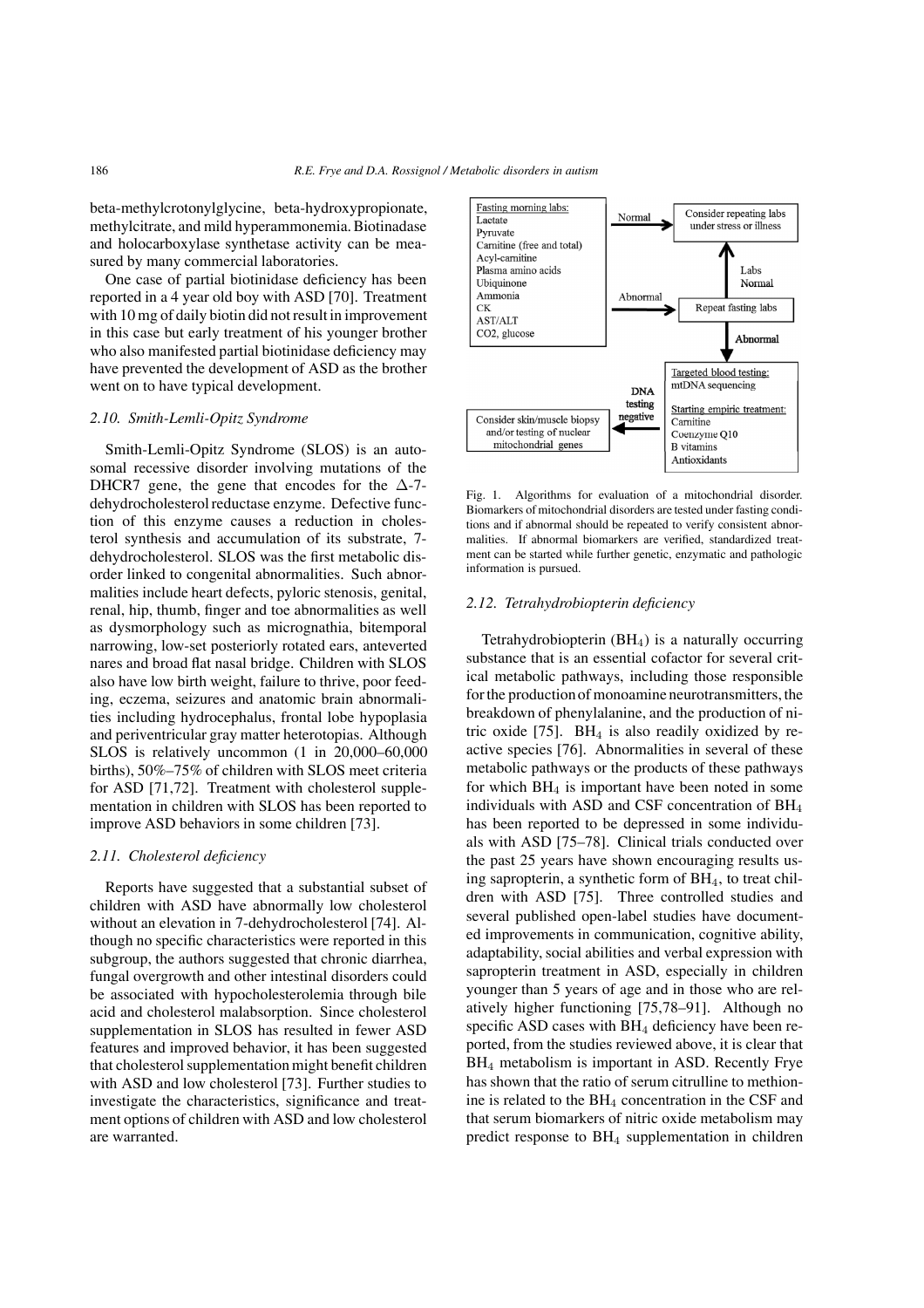| Diagnostic worksheet for mitochondrial disorder                                                                                                                                                                                                         |             |                                                                      |                                                                                                                                                                                              |                                                                                                                |  |
|---------------------------------------------------------------------------------------------------------------------------------------------------------------------------------------------------------------------------------------------------------|-------------|----------------------------------------------------------------------|----------------------------------------------------------------------------------------------------------------------------------------------------------------------------------------------|----------------------------------------------------------------------------------------------------------------|--|
| Section I: Clinical signs and symptoms<br>(a) Muscular presentation (points)<br>$-$ Ophthalmoplegia $(2)$<br>$-$ Exercise intolerance $(1)$<br>Total Points I(a):                                                                                       |             |                                                                      | $-$ Facies myopathica $(1)$<br>$-$ Rhabdomyolysis $(1)$                                                                                                                                      | $-$ Abnormal EMG $(1)$<br>$-$ Muscle weakness $(1)$<br>(Max Score 2 points)                                    |  |
| (b) CNS presentation (points)<br>$-$ Developmental delay $(1)$<br>$-$ Loss of skills/Regression (1)<br>$-$ Seizures $(1)$<br>$-$ Extrapyramidal signs $(1)$<br>Total Points I(b):                                                                       |             |                                                                      | $-$ Pyramidal signs $(1)$<br>$-$ Stroke-like episodes $(1)$<br>$-$ Migraine $(1)$                                                                                                            | $-$ Brainstem dysfunction $(1)$<br>$-$ Cortical blindness $(1)$<br>$-$ Myoclonus $(1)$<br>(Max Score 2 points) |  |
| (c) Multisystem disease (points)<br>$-$ Hematology $(1)$<br>$-$ GI tract $(1)$<br>$-$ Endocrine/growth $(1)$<br>Total Points I(c):                                                                                                                      |             | $-$ Recurrent/familial $(1)$<br>$-$ Heart $(1)$<br>$-$ Hearing $(1)$ | $-$ Vision $(1)$<br>$-$ Kidney $(1)$<br>$-$ Neuropathy $(1)$<br>(Max Score 3 points)                                                                                                         |                                                                                                                |  |
| $I(a) + I(b) + I(c)$ Total Points Section I:                                                                                                                                                                                                            |             |                                                                      |                                                                                                                                                                                              | (Max Score 4 points)                                                                                           |  |
| Section II: Metabolic/imaging studies (points)<br>$-$ Elevated lactate (2)/alanine (2)<br>$-$ Elevated lactate/pyruvate ratio $(1)$<br>$-$ Urinary tricarbon acid excretion $(2)$<br>$-$ Ethylmalonic aciduria $(1)$<br>Total Points Section II:        |             |                                                                      | $-$ Elevated CSF lactate (2), protein (1), alanine (2)<br>$-$ Stroke-like MRI picture on MRI (1)<br>- Leigh syndrome on MRI (2)<br>$-$ Elevated lactate on MRS $(1)$<br>(Max Score 4 points) |                                                                                                                |  |
| Section III: Morphology from muscle biopsy (points)<br>$-$ Reduced succinic dehydrogenase staining $(1)$<br>$-$ Abnormal mitochondria on electron microscopy $(2)$<br>$-$ Reduced cytochrome oxidase staining $(4)$<br><b>Total Points Section III:</b> |             |                                                                      | $-$ Ragged red/blue fibers (4)<br>$-$ Cox-negative fibers (4)<br>$-$ Succinic dehydrogenase positive blood vessels $(2)$<br>(Max Score 4 points)                                             |                                                                                                                |  |
| Total Score $(I + II + III)$ :<br>Interpretation:                                                                                                                                                                                                       | 1: Unlikely | 2-4: Possible                                                        | 5-7: Probable                                                                                                                                                                                | (Max Score 12 points)<br>8-12: Definite                                                                        |  |

This worksheet, which is based on the Morava et al. criterion, can be used to diagnose mitochondrial disease. The points from Section I: Clinical signs and symptoms, Section II: Metabolic/imaging studies, and Section III: Morphology from muscle biopsy are added together; the total provides a probability of a diagnosis of mitochondrial disease.

with ASD, thereby providing potential biomarkers for identifying and treating patients with BH<sub>4</sub> metabolism abnormalities [76,91]. Further reports are needed to clarify the phenotype of children with  $BH<sub>4</sub>$  deficiency and ASD.

# **3. Diagnostic algorithm**

Cerebral folate abnormalities and MD are the two most prevalent metabolic disorders associated with ASD. These two disorders should be pursued as a first step of ruling out metabolic disorders in children with ASD.

Rossignol and Frye suggested that a work-up for MD should be performed as part of the standard evaluation for children with ASD [25]. The workup for MD is outlined in Fig. 1. The findings from this workup can be used in association with the Morava et al. criterion [31] to make an MD diagnosis. The Morava et al. criterion is based on several objective clinical, histological, biochemical, molecular, neuroimaging, and enzymatic findings (Table 2). This method recognizes several types of clinical presentations, including primarily muscular, CNS and multisystem presentations, and utilizes metabolic, imaging and morphological data to diagnose MD. The likelihood of MD can be determined by summing the number of points (some symptoms and findings count as two points) to obtain a MD criteria (MDC) score. The MDC score predicts MD as: not likely  $(\leq 1)$ , possible (2–4 points), probable (5–7 points), or definite ( $\geq 8$  points). Notably, some of the laboratory evidence utilized in this criterion requires an invasive muscle biopsy procedure in order to obtain tissue for histology, electron microscopy and/or functional enzymatic assays. Furthermore, Morava et al. [31] outlined a MDC score of  $\geqslant$  3 as criterion for performing a further workup, including a muscle biopsy, in order to confirm a diagnosis of MD.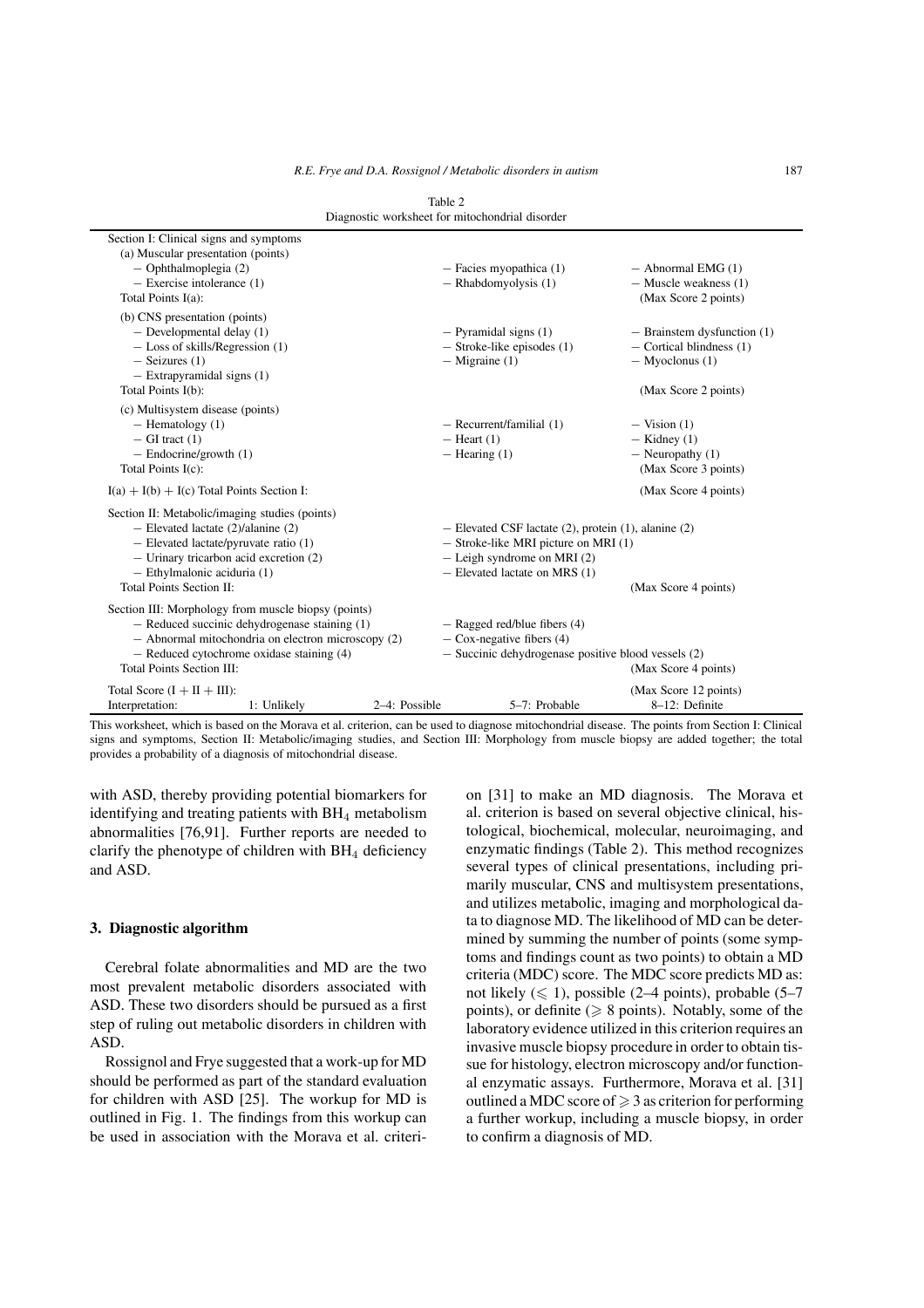CFD and  $FR\alpha$  autoantibodies should be considered in all children with ASD. It is reasonable to offer empirical treatment to children with ASD who have positive  $F R \alpha$  autoantibodies even if a lumbar puncture to measure the 5MTHF CSF concentration is deferred [24]. In addition, a lumbar puncture is indicated in children with classical MD to determine CNS involvement of mitochondrial dysfunction and to rule out CFD because these children may have CFD in the absence of the FR $\alpha$ autoantibody.

If these aforementioned disorders have not been found, further workup for less prevalent disorders can be pursued, especially if the child has symptoms consistent with one of these disorders. Most of these disorders have only been reported to be associated with ASD in case reports, but it is very possible that many cases are missed since investigation of these disorders are rarely performed in children with ASD.

Many of the symptoms of urea cycle disorders are caused by ammonia elevation, so plasma ammonia is the screening test of choice and is most sensitive during symptomatic episodes and after a high-protein meal. In fact, if a urea cycle disorder is suspected, serum ammonia and amino acids as well as urinary orotic acid should be collected one to two hours after high-protein meal. Some suggest also obtaining these laboratories prior to the meal to provide baseline values for postprandial comparisons.

A suspected diagnosis of SSADH is supported by an elevation in 4-hydroxybutyric acid in urine, serum, or CSF, but this highly volatile compound can be difficult to measure on routine organic acid testing. The diagnosis can be confirmed by examining enzyme activity in leukocytes and/or by sequencing the ALDH5A1 gene. Despite early onset of this disorder in most children, diagnosis is often delayed for many years [39].

ADSLD can be diagnosed using the Bratton-Marshall assay to measure succinylamino-imidazole carboxamide riboside and succinyladenosine concentration in the urine or CSF. These metabolites are included in urine of CSF purine analysis from many laboratories.

In most developed countries, PKU is screened for at birth, but in countries where neonatal screening is not standard or the child did not undergo such screening, PKU should be suspected as a possibility. Serum or plasma amino acids will demonstrate elevations in phenylalanine.

The three disorders of creatine metabolism can be diagnosed and differentiated by measuring urinary and serum creatine and guanidinoacetic acid. These tests can be variable and the diagnosis can be unequivocally made by demonstrating an absence of a creatine peak on a magnetic resonance spectroscopy of the brain.

PDS can be diagnosed by measuring pipecolic acid in the plasma or CSF or  $\alpha$ -aminoadipic semialdehyde in the urine. The disorder can be confirmed by sequencing the *ALDH7A1 gene*. Instead of undergoing these metabolic and genetic tests, some practitioners attempt a trial of pyridoxine in order to determine if there is a response.

Disorder of biotin metabolism should be especially suspected in ASD children with seizures and skin abnormalities especially when brain atrophy is present. Biotinidase and holocarboxylase synthetase function can be measured by most commercial laboratories.

Preliminary studies suggest that general disorders of cholesterol metabolism may be prominent in children with ASD, so screening for low cholesterol may be reasonable in many children with ASD. Of course, any child identified with low cholesterol should have SLOS ruled-out, particularly if congenital abnormalities are present.

Lastly, there appears to be evidence for disorders of tetrahydrobiopterin metabolism in children with ASD. Although clinical characteristics that can specifically differentiate these ASD children from the general ASD population are unclear at this time, preliminary biomarkers that may be able to identify these children are under development.

# **4. Conclusions**

There are several metabolic disorders that have been reported in children with ASD. Two of these disorders, MD and cerebral folate abnormalities, appear to have a relatively high prevalence in ASD. Other disorders have only been reported as rare cases but since many children with ASD are not routinely evaluated for these disorders, it is possible that many of these disorders are under-diagnosed. We have outlined these disorders as well as a diagnostic algorithm for working up children with ASD. The significance of diagnosing these disorders should not be unstated as treatments which address these underlying disorders have the capability of reducing symptoms and improving function in children with ASD.

# **References**

[1] APA: Diagnostic and statistical manual of mental disorders., 4th edn. Washington, DC: American Psychiatric Association, 1994.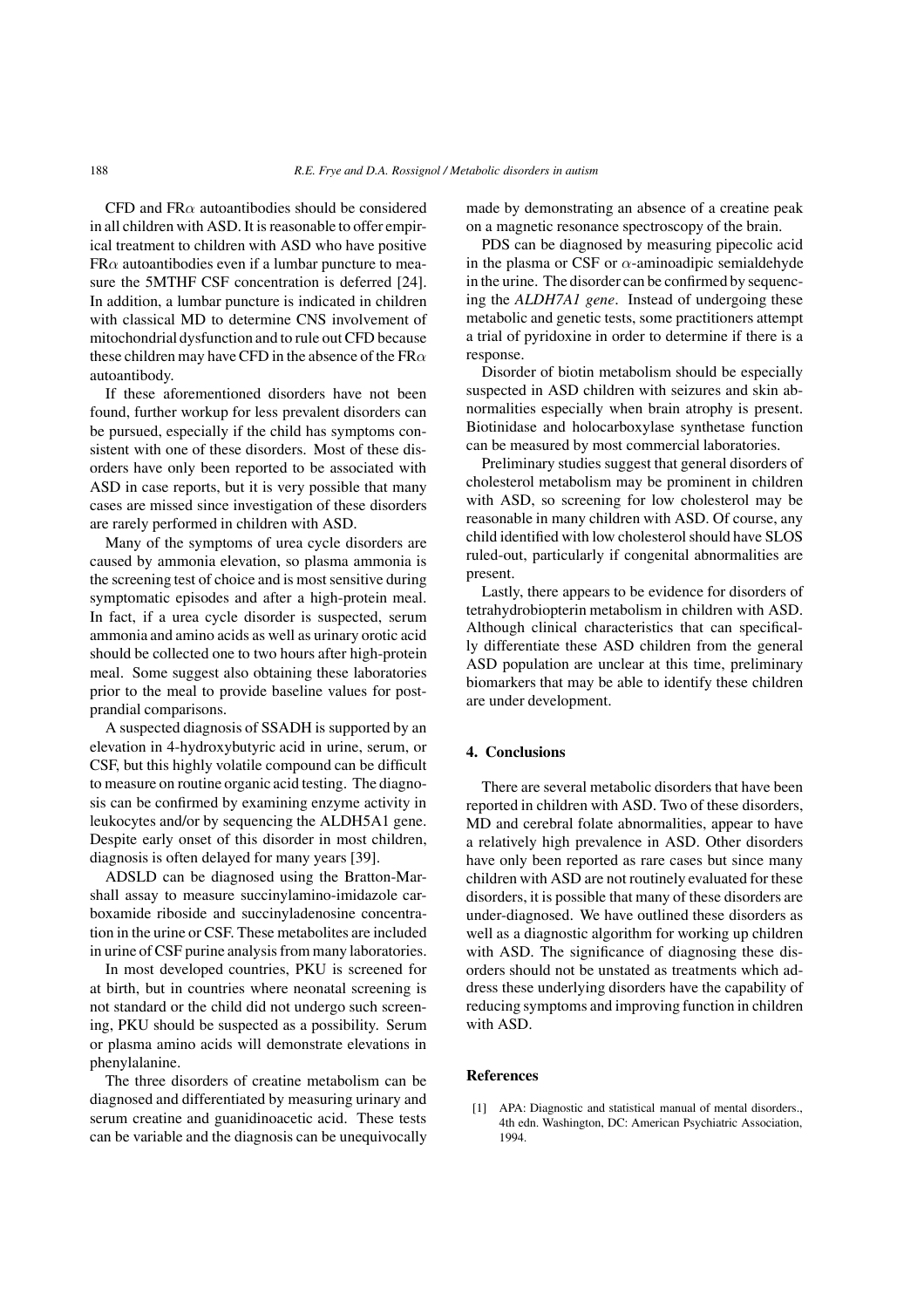- [2] Rice C: Prevalence of autism spectrum disorders Autism and Developmental Disabilities Monitoring Network, United States, 2006. MMWR Surveill Summ 2009, 58(10): 1-20.
- [3] Schaefer GB, Mendelsohn NJ. Genetics evaluation for the etiologic diagnosis of autism spectrum disorders. Genet Med 2008; 10(1): 4-12.
- [4] Rossignol DA, Frye RE. Mitochondrial dysfunction in autism spectrum disorders: A systematic review and meta-analysis. Mol Psychiatry 2012; 17(3): 290-314.
- [5] Buie T, Campbell DB, Fuchs GJ 3rd, Furuta GT, Levy J, Vandewater J et al. Evaluation, diagnosis, and treatment of gastrointestinal disorders in individuals with ASDs: A consensus report. Pediatrics 2010; 125 Suppl 1: S1-18.
- [6] James SJ, Melnyk S, Jernigan S, Cleves MA, Halsted CH, Wong DH et al. Metabolic endophenotype and related genotypes are associated with oxidative stress in children with autism. Am J Med Genet B Neuropsychiatr Genet 2006; 141(8): 947-956.
- [7] Ashwood P, Krakowiak P, Hertz-Picciotto I, Hansen R, Pessah I, Van de Water J. Elevated plasma cytokines in autism spectrum disorders provide evidence of immune dysfunction and are associated with impaired behavioral outcome. Brain Behav Immun 2011; 25(1): 40-45.
- [8] Rossignol DA, Frye RE. A review of research trends in physiological abnormalities in autism spectrum disorders: Immune dysregulation, inflammation, oxidative stress, mitochondrial dysfunction and environmental toxicant exposures. Mol Psychiatry 2012; 17(4): 389-401.
- [9] Ming X, Brimacombe M, Chaaban J, Zimmerman-Bier B, Wagner GC. Autism spectrum disorders: concurrent clinical disorders. J Child Neurol 2008; 23(1): 6-13.
- [10] Herbert MR. Autism: A brain disorder or a disorder that affects the brain. Clinical Neuropsychiatry 2005; 2(6): 354-379.
- [11] Ramaekers VT, Hausler M, Opladen T, Heimann G, Blau N. Psychomotor retardation, spastic paraplegia, cerebellar ataxia and dyskinesia associated with low 5-methyltetrahydrofolate in cerebrospinal fluid: A novel neurometabolic condition responding to folinic acid substitution. Neuropediatrics 2002; 33(6): 301-308.
- [12] Ramaekers VT, Blau N. Cerebral folate deficiency. Dev Med Child Neurol 2004; 46(12): 843-851.
- [13] Ramaekers VT, Rothenberg SP, Sequeira JM, Opladen T, Blau N, Quadros EV et al. Autoantibodies to folate receptors in the cerebral folate deficiency syndrome. N Engl J Med 2005; 352(19): 1985-1991.
- [14] Frye RE, Naviaux RK. Autistic disorder with complex IV overactivity: A new mitochondrial syndrome. J Ped Neuro 2011; 9: 427-434.
- [15] Moretti P, Sahoo T, Hyland K, Bottiglieri T, Peters S, del Gaudio D et al. Cerebral folate deficiency with developmental delay, autism, and response to folinic acid. Neurology 2005; 64(6): 1088-1090.
- [16] Moretti P, Peters SU, Del Gaudio D, Sahoo T, Hyland K, Bottiglieri T et al. Brief report: autistic symptoms, developmental regression, mental retardation, epilepsy, and dyskinesias in CNS folate deficiency. J Autism Dev Disord 2008; 38(6): 1170-1177.
- [17] Ramaekers VT, Blau N, Sequeira JM, Nassogne MC, Quadros EV. Folate receptor autoimmunity and cerebral folate deficiency in low-functioning autism with neurological deficits. Neuropediatrics 2007; 38(6): 276-281.
- [18] Ramaekers VT, Sequeira JM, Blau N, Quadros EV. A milkfree diet downregulates folate receptor autoimmunity in cere-

bral folate deficiency syndrome. Dev Med Child Neurol 2008; 50(5): 346-352.

- [19] Molloy AM, Quadros EV, Sequeira JM, Troendle JF, Scott JM, Kirke PN et al. Lack of association between folate-receptor autoantibodies and neural-tube defects. N Engl J Med 2009; 361(2): 152-160.
- [20] Pineda M, Ormazabal A, Lopez-Gallardo E, Nascimento A, Solano A, Herrero M et al. Cerebral folate deficiency and leukoencephalopathy caused by a mitochondrial DNA deletion. Ann Neurol 2006; 59(2): 394-398.
- [21] Garcia-Cazorla A, Quadros EV, Nascimento A, Garcia-Silva MT, Briones P, Montoya J et al. Mitochondrial diseases associated with cerebral folate deficiency. Neurology 2008; 70(16): 1360-1362.
- [22] Ramaekers VT, Weis J, Sequeira JM, Quadros EV, Blau N. Mitochondrial complex I encephalomyopathy and cerebral 5-methyltetrahydrofolate deficiency. Neuropediatrics 2007; 38(4): 184-187.
- [23] Hasselmann O, Blau N, Ramaekers V, Quadros E, Sequeira J, Weissert M. Cerebral folate deficiency and CNS inflammatory markers in Alpers disease. Mol Genet Metab 2010; 99(1): 58-61.
- [24] Frve RE, Sequeira JM, Quadros EV, James SJ, Rossignol DA. Cerebral folate receptor autoantibodies in autism spectrum disorder. Mol Psychiatry 2012.
- [25] Rossignol D, Frye RE. Mitochondrial Dysfunction in Autism Spectrum Disorders: A Systematic Review and Meta-Analysis. Mol Psychiatry 2012; 17(3): 290-314.
- [26] Frye RE. Biomarker of abnormal energy metabolism in children with autism spectrum disorder. North American Journal of Medicine and Science 2012, 5: 141-147.
- [27] Giulivi C, Zhang YF, Omanska-Klusek A, Ross-Inta C, Wong S, Hertz-Picciotto I et al. Mitochondrial dysfunction in autism. Jama 2010; 304(21): 2389-2396.
- [28] Bernier FP, Boneh A, Dennett X, Chow CW, Cleary MA, Thorburn DR. Diagnostic criteria for respiratory chain disorders in adults and children. Neurology 2002;59(9):1406-1411.
- [29] Graf WD, Marin-Garcia J, Gao HG, Pizzo S, Naviaux RK, Markusic D et al. Autism Associated With the Mitochondrial DNA G8363A Transfer RNA (Lys) Mutation. J Child Neurol 2000; 15: 357-361.
- [30] Frye RE, Rossignol DA. Mitochondrial dysfunction can connect the diverse medical symptoms associated with autism spectrum disorders. Pediatric Res 2011; 69(5 Pt 2): 41R-47R.
- [31] Morava E, van den Heuvel L, Hol F, de Vries MC, Hogeveen M, Rodenburg RJ et al. Mitochondrial disease criteria: Diagnostic applications in children. Neurology 2006; 67(10): 1823-1826.
- [32] Gorker I, Tuzun U. Autistic-like findings associated with a urea cycle disorder in a 4-year-old girl. J Psychiatry Neurosci 2005; 30(2): 133-135.
- [33] Serrano M, Martins C, Perez-Duenas B, Gomez-Lopez L, Murgui E, Fons C et al. Neuropsychiatric manifestations in late-onset urea cycle disorder patients. J Child Neurol 2010; 25(3): 352-358.
- [34] Braissant O. Current concepts in the pathogenesis of urea cycle disorders. Mol Genet Metab 2010; 100 Suppl 1: S3-S12.
- [35] Jakobs C, Bojasch M, Monch E, Rating D, Siemes H, Hanefeld F. Urinary excretion of gamma-hydroxybutyric acid in a patient with neurological abnormalities. The probability of a new inborn error of metabolism. Clin Chim Acta 1981; 111: 169-178.
- [36] Pearl PL, Gibson KM, Quezado Z, Dustin I, Taylor J, Trzcinski S et al. Decreased GABA-A binding on FMZ-PET in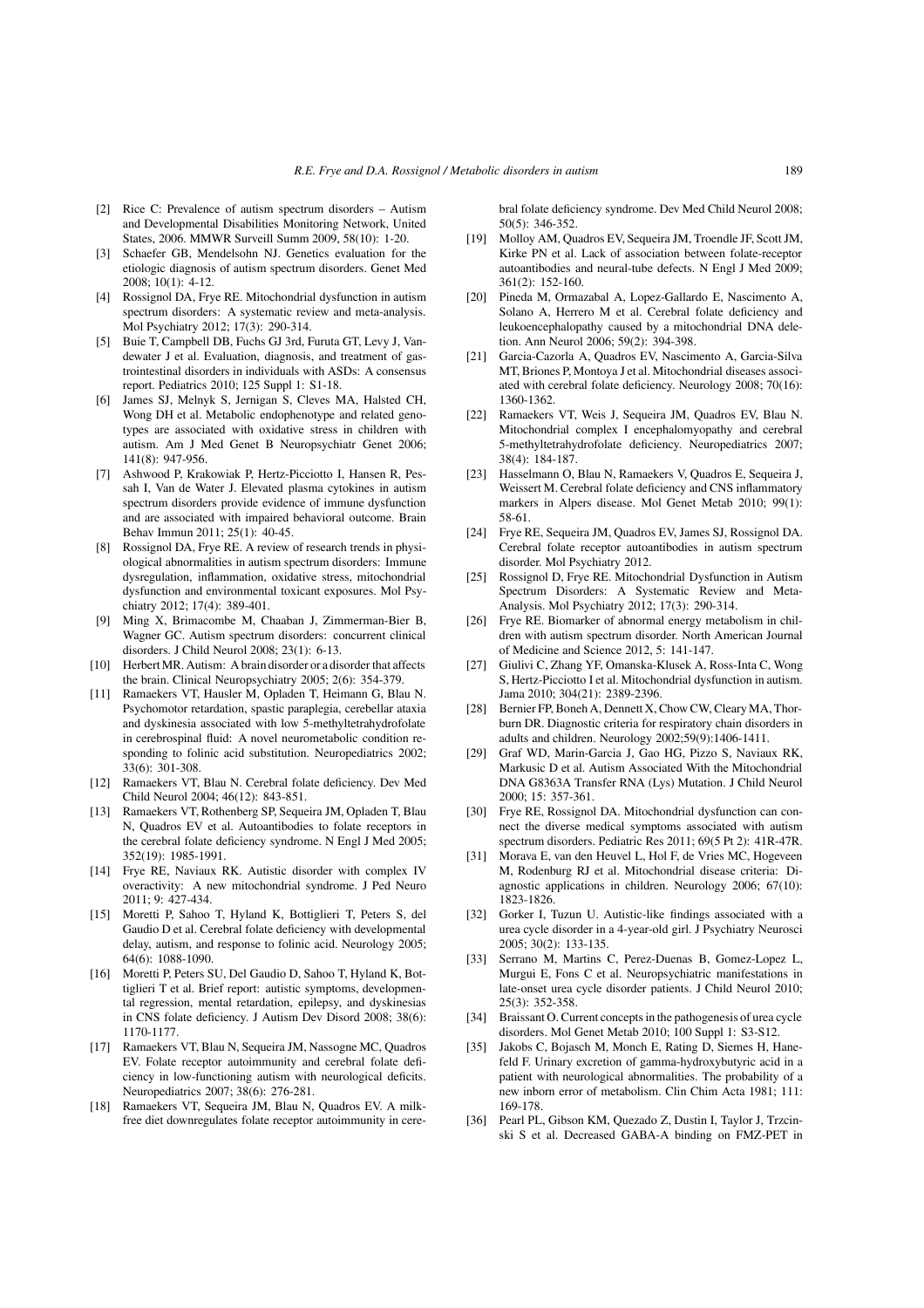succinic semialdehyde dehydrogenase deficiency. Neurology 2009; 73(6): 423-429.

- [37] Pearl PL, Gibson KM, Acosta MT, Vezina LG, Theodore WH, Rogawski MA et al. Clinical spectrum of succinic semialdehyde dehydrogenase deficiency. Neurology 2003; 60(9): 1413-1417.
- [38] Pearl PL, Novotny EJ, Acosta MT, Jakobs C, Gibson KM. Succinic semialdehyde dehydrogenase deficiency in children and adults. Ann Neurol 2003; 54 Suppl 6: S73-80.
- [39] Knerr I, Gibson KM, Jakobs C, Pearl PL. Neuropsychiatric morbidity in adolescent and adult succinic semialdehyde dehydrogenase deficiency patients. CNS Spectr 2008; 13(7): 598-605.
- [40] Pearl P, Gibson K. Clinical aspects of the disorders of GABA metabolism in children. Cur Opin Neurol 2004; 17(2): 107- 113.
- [41] Jurecka A, Zikanova M, Tylki-Szymanska A, Krijt J, Bogdanska A, Gradowska W et al. Clinical, biochemical and molecular findings in seven Polish patients with adenylosuccinate lyase deficiency. Mol Genet Metab 2008; 94(4): 435-442.
- [42] Spiegel EK, Colman RF, Patterson D. Adenylosuccinate lyase deficiency. Mol Genet Metab 2006; 89(1-2): 19-31.
- [43] Edery P, Chabrier S, Ceballos-Picot I, Marie S, Vincent MF, Tardieu M. Intrafamilial variability in the phenotypic expression of adenylosuccinate lyase deficiency: A report on three patients. Am J Med Genet A 2003; 120A(2): 185-190.
- [44] Gitiaux C, Ceballos-Picot I, Marie S, Valayannopoulos V, Rio M, Verrieres S et al. Misleading behavioural phenotype with adenylosuccinate lyase deficiency. Eur J Hum Genet 2009; 17(1): 133-136.
- [45] Williams RA, Mamotte CD, Burnett JR. Phenylketonuria: An inborn error of phenylalanine metabolism. Clin Biochem Rev 2008;29(1): 31-41.
- [46] Baieli S, Pavone L, Meli C, Fiumara A, Coleman M. Autism and phenylketonuria. J Autism Dev Disord 2003; 33(2): 201- 204.
- [47] Martynyuk AE, Ucar DA, Yang DD, Norman WM, Carney PR, Dennis DM et al. Epilepsy in phenylketonuria: A complex dependence on serum phenylalanine levels. Epilepsia 2007; 48(6): 1143-1150.
- [48] Gross PT, Berlow S, Schuett VE, Fariello RG. EEG in phenylketonuria. Attempt to establish clinical importance of EEG changes. Arch Neurol 1981; 38(2): 122-126.
- [49] Schulze A: Creatine deficiency syndromes. Mol Cell Biochem 2003; 244(1-2): 143-150.
- [50] Basura GJ, Hagland SP, Wiltse AM, Gospe SM Jr. Clinical features and the management of pyridoxine-dependent and pyridoxine-responsive seizures: review of 63 North American cases submitted to a patient registry. Eur J Pediatr 2009; 168(6): 697-704.
- [51] Gupta VK, Mishra D, Mathur I, Singh KK. Pyridoxinedependent seizures: A case report and a critical review of the literature. J Paediatr Child Health 2001; 37(6): 592-596.
- [52] Mills PB, Struys E, Jakobs C, Plecko B, Baxter P, Baumgartner M et al. Mutations in antiquitin in individuals with pyridoxinedependent seizures. Nat Med 2006; 12(3): 307-309.
- [53] Plecko B, Paul K, Paschke E, Stoeckler-Ipsiroglu S, Struys E, Jakobs C et al. Biochemical and molecular characterization of 18 patients with pyridoxine-dependent epilepsy and mutations of the antiquitin (ALDH7A1) gene. Hum Mutat 2007; 28(1): 19-26.
- [54] Gospe SM. Pyridoxine-dependent seizures: Findings from recent studies pose new questions. Pediatr Neurol 2002; 26(3): 181-185.
- [55] Gospe SM Jr., Olin KL, Keen CL. Reduced GABA synthesis in pyridoxine-dependent seizures. Lancet 1994; 343(8906): 1133-1134.
- [56] Bankier A, Turner M, Hopkins IJ. Pyridoxine dependent seizures – a wider clinical spectrum. Arch Dis Child 1983; 58(6): 415-418.
- [57] Coker SB. Postneonatal vitamin B6-dependent epilepsy. Pediatrics 1992; 90(2 Pt 1): 221-223.
- [58] Goutieres F, Aicardi J. Atypical presentations of pyridoxinedependent seizures: A treatable cause of intractable epilepsy in infants. Ann Neurol 1985; 17(2): 117-120.
- [59] Haenggeli CA, Girardin E, Paunier L. Pyridoxine-dependent seizures, clinical and therapeutic aspects. Eur J Pediatr 1991; 150(7): 452-455.
- [60] Krishnamoorthy KS. Pyridoxine-dependency seizure: Report of a rare presentation. Ann Neurol 1983; 13(1): 103-104.
- [61] Mikati MA, Trevathan E, Krishnamoorthy KS, Lombroso CT. Pyridoxine-dependent epilepsy: EEG investigations and longterm follow-up. Electroencephalogr Clin Neurophysiol 1991; 78(3): 215-221.
- [62] Baxter P. Epidemiology of pyridoxine dependent and pyridoxine responsive seizures in the UK. Arch Dis Child 1999; 81(5): 431-433.
- [63] Martineau J, Barthelemy C, Garreau B, Lelord G. Vitamin B6, magnesium, and combined B6-Mg: therapeutic effects in childhood autism. Biol Psychiatry 1985; 20(5): 467-478.
- [64] Mousain-Bosc M, Roche M, Polge A, Pradal-Prat D, Rapin J, Bali JP. Improvement of neurobehavioral disorders in children supplemented with magnesium-vitamin B6. II. Pervasive developmental disorder-autism. Magnes Res 2006; 19(1): 53-62.
- [65] Lelord G, Callaway E, Muh JP. Clinical and biological effects of high doses of vitamin B6 and magnesium on autistic children. Acta Vitaminol Enzymol 1982; 4(1-2): 27-44.
- [66] Lelord G, Muh JP, Barthelemy C, Martineau J, Garreau B, Callaway E. Effects of pyridoxine and magnesium on autistic symptoms – initial observations. J Autism Dev Disord 1981; 11(2): 219-230.
- [67] Nye C, Brice A. Combined vitamin B6-magnesium treatment in autism spectrum disorder. Cochrane Database Syst Rev 2005; 19(4): CD003497.
- [68] Rossignol DA. Novel and emerging treatments for autism spectrum disorders: a systematic review. Ann Clin Psychiatry 2009; 21(4): 213-236.
- [69] Burd L, Stenehjem A, Franceschini LA, Kerbeshian J. A 15-year follow-up of a boy with pyridoxine (vitamin B6) dependent seizures with autism, breath holding, and severe mental retardation. J Child Neurol 2000; 15(11): 763-765.
- [70] Zaffanello M, Zamboni G, Fontana E, Zoccante L, Tato L. A case of partial biotinidase deficiency associated with autism. Child Neuropsychol 2003; 9(3): 184-188.
- [71] Sikora DM, Pettit-Kekel K, Penfield J, Merkens LS, Steiner RD. The near universal presence of autism spectrum disorders in children with Smith-Lemli-Opitz syndrome. Am J Med Genet A 2006; 140(14): 1511-1518.
- [72] Bukelis I, Porter FD, Zimmerman AW, Tierney E. Smith-Lemli-Opitz syndrome and autism spectrum disorder. Am J Psychiatry 2007; 164(11): 1655-1661.
- [73] Aneja A, Tierney E. Autism: The role of cholesterol in treatment. Int Rev Psychiatry 2008; 20(2): 165-170.
- [74] Tierney E, Bukelis I, Thompson RE, Ahmed K, Aneja A, Kratz L. Abnormalities of cholesterol metabolism in autism spectrum disorders. Am J Med Genet B Neuropsychiatr Genet 2006; 141B(6): 666-668.